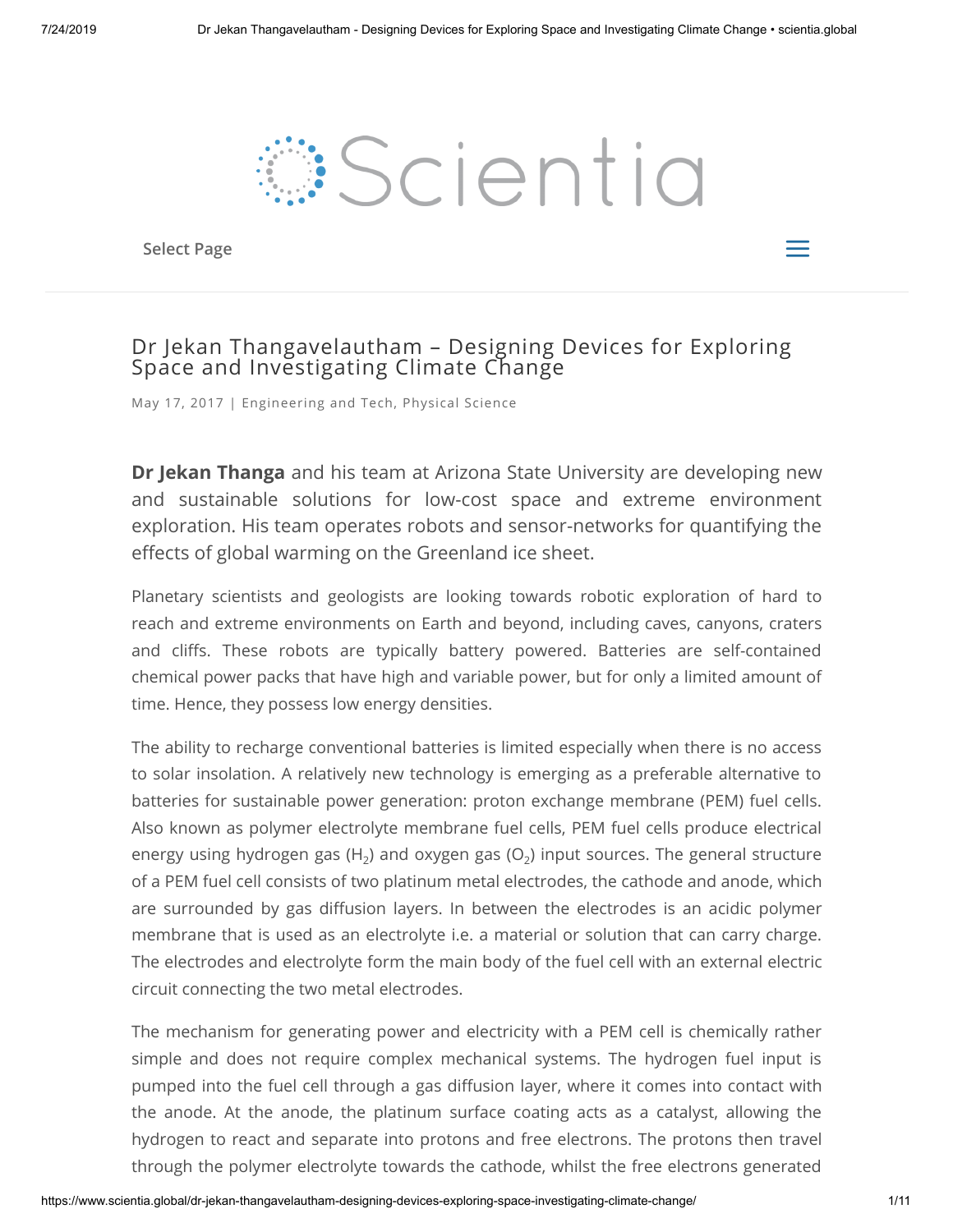travel through the external circuit, thus generating electric charge as power. At the cathode side of the cell, oxygen (O $_2$ ) fuel is pumped in through a gas diffusion layer, where it reacts with the travelling protons and electrons to produce the only waste product, water.

# **Download**





PEM fuel cells operate via chemical reactions with high operating efficiencies of 50 to 65% and high energy densities, making them more suitable for applications that require low power and long operating times such as sensors for robotics in space exploration.

The use of sustainable sources of energy are becoming ever more prevalent in modern technology, including technology used for extra-terrestrial missions. One reason for the increased use of sustainable technologies is due to an understanding of the environmental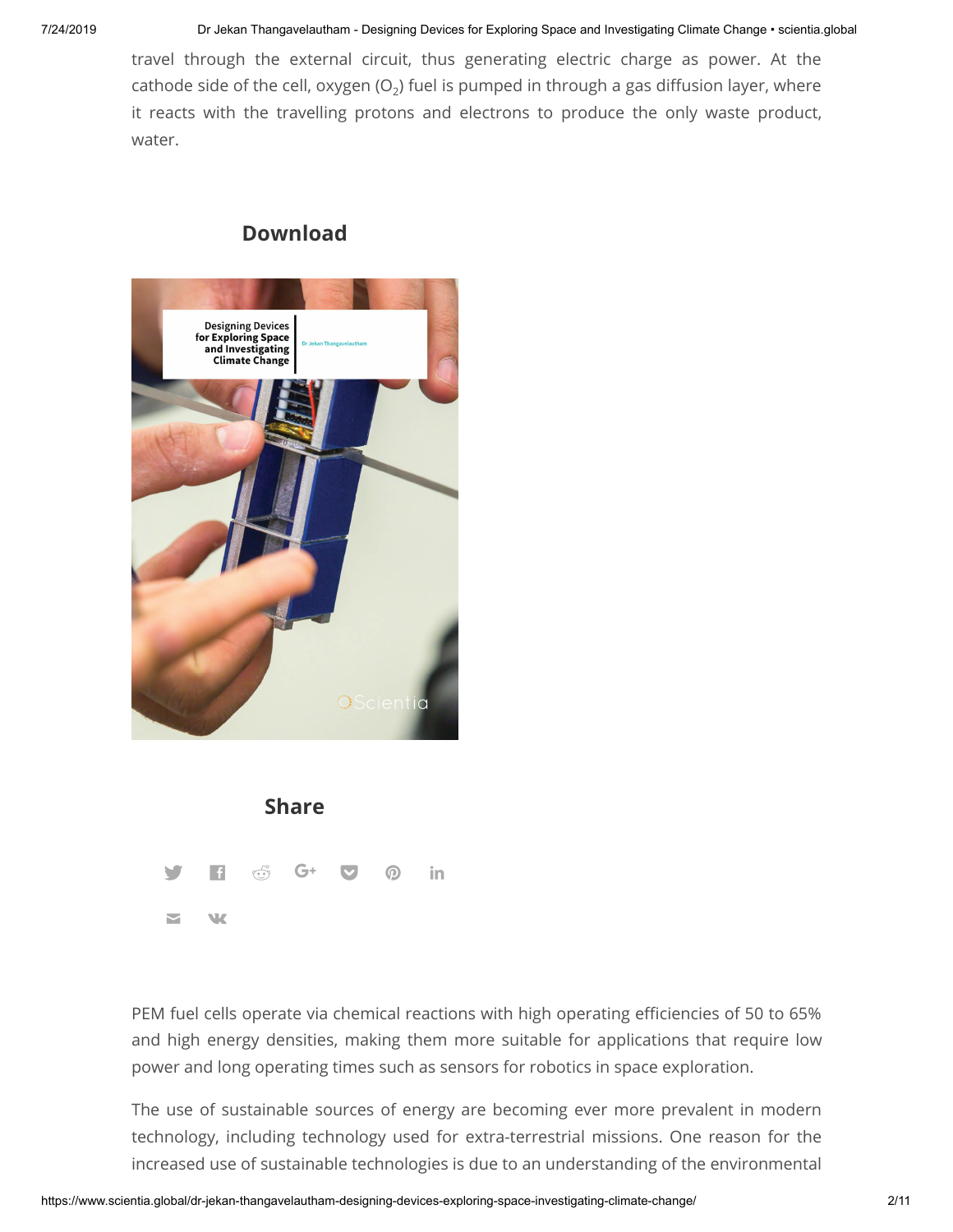consequences of extracting and burning fossil fuels. A second reason is that the PEM fuel cells are highly efficient and can enable mobile devices in the field to operate for long duration, with minimal environmental footprint.



#### **Accurately Predicting the Lifetime of PEM Fuel Cells**

Predicting the device lifetime of PEM cells is critical in reporting accurate device stabilities and suitability for a proposed application. There are several components within a PEM cell that experience degradation with use, thus limiting the operation lifetime of the fuel cell. The catalyst layers of the anode and cathode experience some of the most significant degradation within fuel cells.

In addition to the dissolution of catalyst particles, as was previously considered in existing models, Dr Thanga and his team recognised the problems associated with the catalyst leaching into the polymer electrolyte membrane at the cathode, and becoming an impurity. Impurities cause local structure disruption and act as nucleation sites for further impurity precipitation. These local regions of disorder lead to additional gas mobility and diffusion pathways being created through the device layers, which in turn reduces the operating efficiency of the fuel cell.

Dr Thanga and his research team incorporated several unique features into a new analytical model to more accurately predict the lifetimes of PEM fuel cells. The additional features they incorporated include the conductivity of the electrolyte membrane and the effects of catalyst dissolution and impurity formation in the electrolyte membrane. Predicted device lifetimes with varying temperature, humidity and voltage were shown to accurately reproduce experimentally measured efficiencies of PEM fuel cells. Such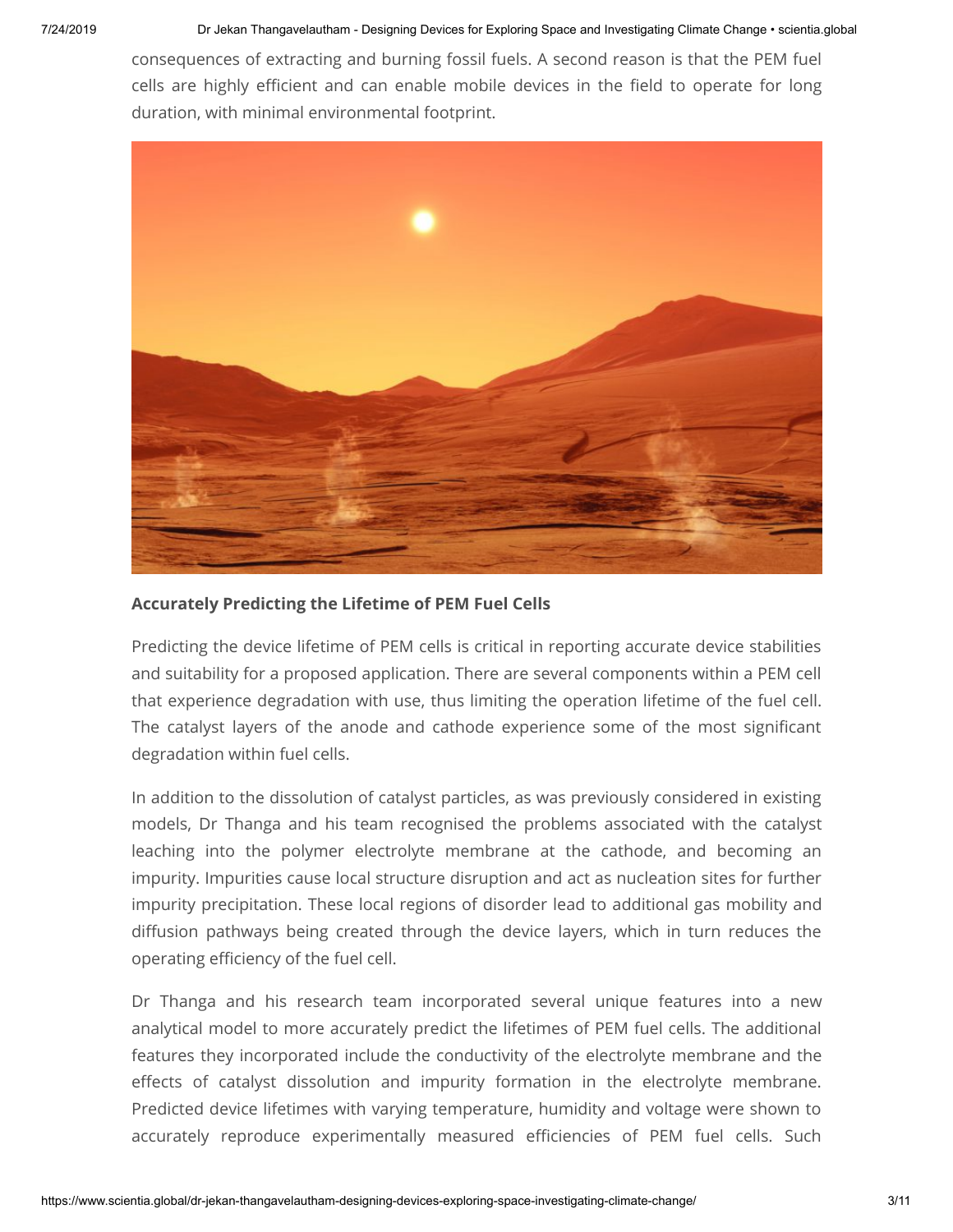accurate prediction of device lifetime is crucial for understanding and improving device stability.

#### **Hydrogen Storage: A Hot Topic for PEM Fuel Cells**

The term hydrogen storage often sparks great debates in the scientific community. Currently, hydrogen storage in PEM devices severely limits the economical and practical use of PEM fuels cells. As an alternative to storing significant amounts of hydrogen as a liquid or gas, solid-state minerals such as Lithium Hydride (LiH), which contain a large amount of hydrogen, can serve as an efficient alternative, enabling hydrogen production on demand.

LiH undergoes a hydrolysis reaction in the presence of water to produce hydrogen gas and lithium hydroxide (LiOH). Dr Thanga's team showed that LiH could efficiently produce hydrogen gas under humid conditions at room temperature. They also demonstrated that the build up of LiOH prevents water from being efficiently transported to the LiH mineral surface. The surface area of LiH samples, the concentration of water that the material is exposed to and the pressure applied to the system all control the volume and rate at which hydrogen is produced.

Dr Thanga's research has resulted in the construction of a PEM fuel cell using LiH as the hydrogen fuel source. This device was the first of its kind to be constructed with the capability to control both the applied pressure on the cell and the flow of water to the LiH surface. Following a series of device measurements, Dr Thanga developed a semiempirical model to accurately report the operational lifetime of the PEM fuel cell as a function of voltage, pressure and humidity, which incorporates the slow-down effects due to the production of LiOH. The waste product LiOH can scrub CO $_2$  from the atmosphere to form lithium carbonate, an environmentally friendly substance.

The combination of Dr Thanga's model for predicting PEM device lifetimes and using LiH as a hydrogen fuel source has allowed his team to accurately predict optimum operating conditions. Understanding the operating lifetime and efficiency of a PEM fuel cell as a function of applied voltage, humidity and temperature, has enabled the team to design a PEM fuel cell with an operating lifetime of 5 years. Furthermore, because LiH was used as a hydrogen fuel source for this reported cell, the system has a theoretical energy density of 5000 Wh/kg – nearly 40 times that of lithium ion batteries.

#### **Producing Heat to Prevent Robots Freezing in Space**

A common problem facing robots in space exploration is that the extreme temperatures of space can cause robotic components, in particular sensor modules, to freeze.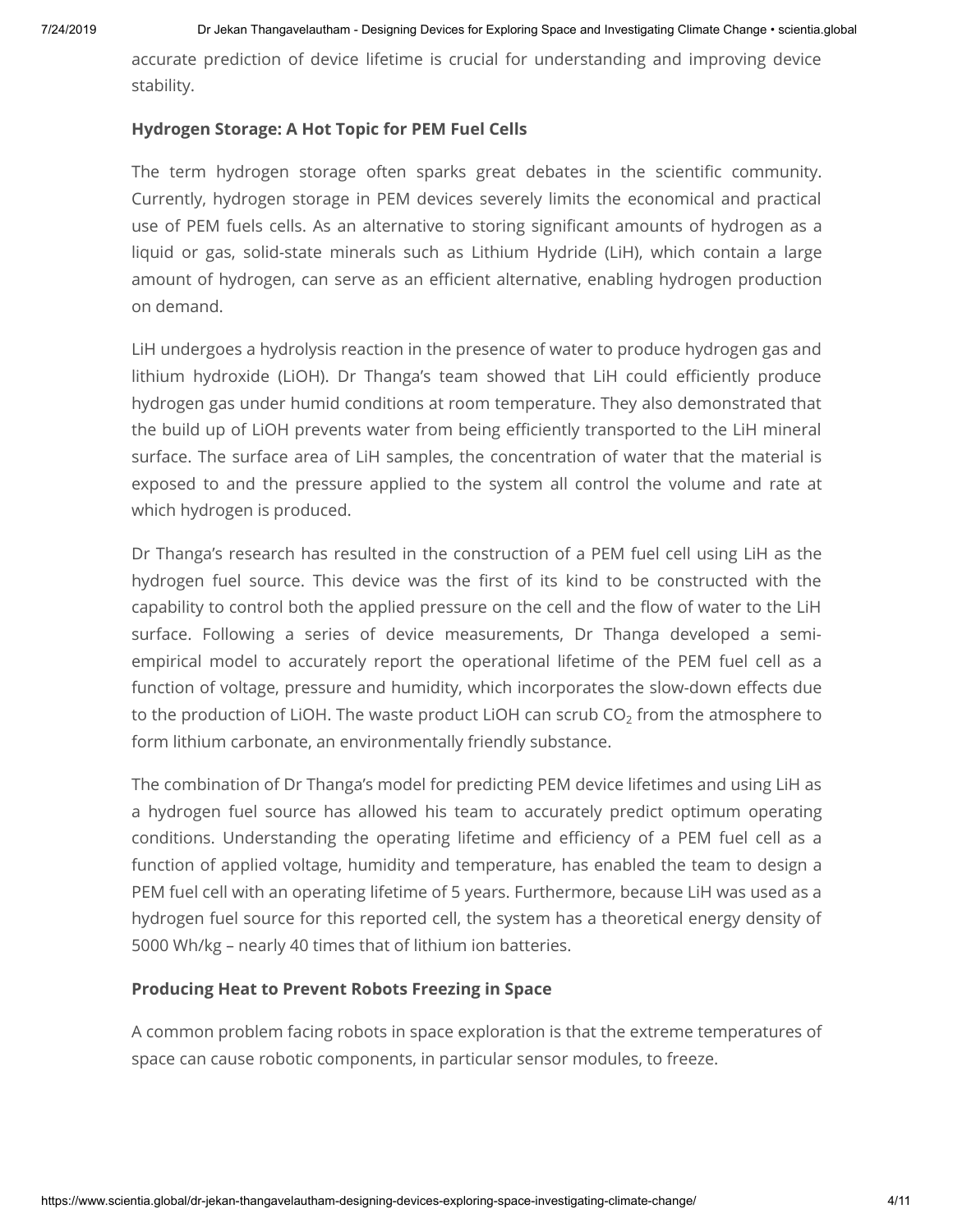

PEM fuel cells produce a clean waste product that offers a route to the thermochemical production of heat: water. Dr Thanga and his team have developed a thermochemical device that allows chemicals to dispense heat on demand, such as under eclipse conditions. Thermochemical devices do not require valuable electrical energy to operate, and are mainly formed of an absorbent chemical that has high-energy storage capabilities such as lithium chloride (LiCl).

Dr Thanga and his team reported the structure of a thermochemical device containing LiCl absorbent that allows the controlled release of heat at a given temperature, using the waste product produced by PEM fuel cells. Additionally, the researchers altered the standard design of a terrestrial thermochemical cell to incorporate the control of water flow to the absorbent. After building the thermochemical device, and demonstrating its successful operation, Dr Thanga derived a mathematical model to reproduce device efficiency as a function of operating time and temperature. Fabricated thermochemical devices were shown to produce heat for 3 hours after activation.

#### **Flying Robots in Space? Hopping Mad!**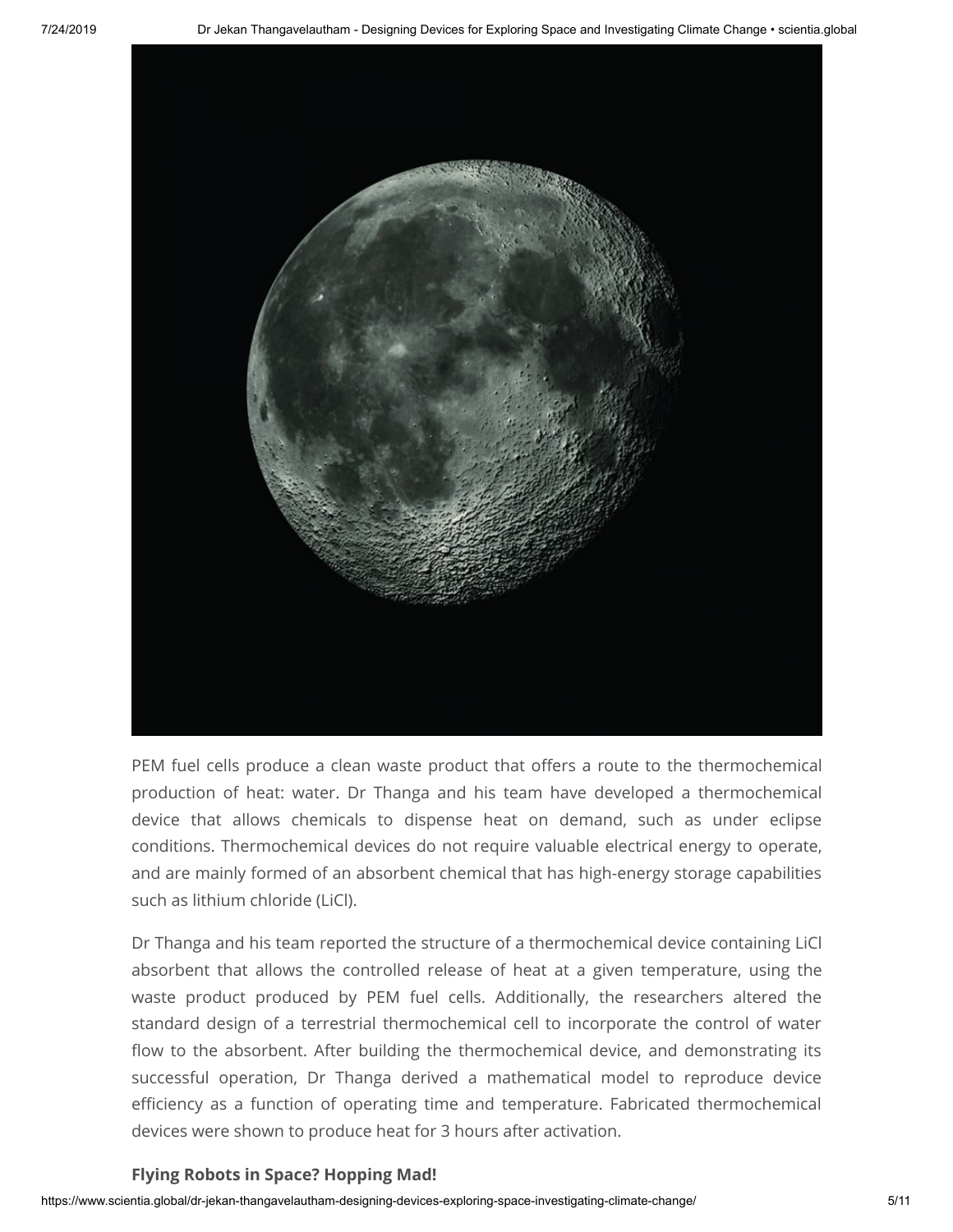Flying and hopping robots in space sounds like a concept from a Hollywood movie, however work of Dr Thanga is bringing this futuristic technology into reality. Dr Thanga and his team recognised the difficulties in maintaining and extending battery lifetimes in large robots for space exploration. An alternative solution is to deploy smaller robots to process and image the local terrain and extraterrestrial environment. Dr Thanga's team has designed small robots called pit-bots for this very purpose.

The pit-bots are formed of electronics comparable to current smartphones and contains a propulsion system utilising hydrogen peroxide fuel and lithium thionyl chloride batteries. The spherical device design is also fitted with micro-thrusters to allow the robots to hover and fly. For accurate distance measurements, the pit-bots are fitted with laser range finders and bright lights and move as a trio in a triangular formation. The pit-bots offer a low mass, low energy solution to battery restrictions in robotics in space, and are capable of taking high resolution images and distance measurements.

Other more efficient robots designed by Dr Thanga for space exploration include the SphereX M. Weighing just 2 kg, the SphereX M robot has a spherical design with inbuilt hopping mechanism for navigation of difficult terrains and holonomic chassis. Owing to the design of the hopping mechanism and additional energy store to drive the hopping mechanism, the SphereX M robot is able to hop to a height of 16–20 cm in the low gravitational environment of the Moon. Incorporated into the design of both the pit-bot and SphereX are sophisticated guidance, navigation and control systems. These systems have led to robots being able to navigate climbing steep terrain and descend deep crevices, roll, summersault and rest literally on cliff edges.

#### **Measuring the Density of Greenland's Ice Sheet**

Alongside his research on designing robotics for space exploration, Dr Thanga has also been awarded a grant from NASA for a project named Compaction Reconnaissance Artic Glacial Snow (CRAGS). The CRAGS project involves the fabrication of devices and derivation of models that can accurately measure and predict the density of the Greenland ice sheet. The purpose of the project is to remove the errors associated with current altimetry methods, to accurately measure the ice sheet's present and future contributions to sea level rise due to global warming.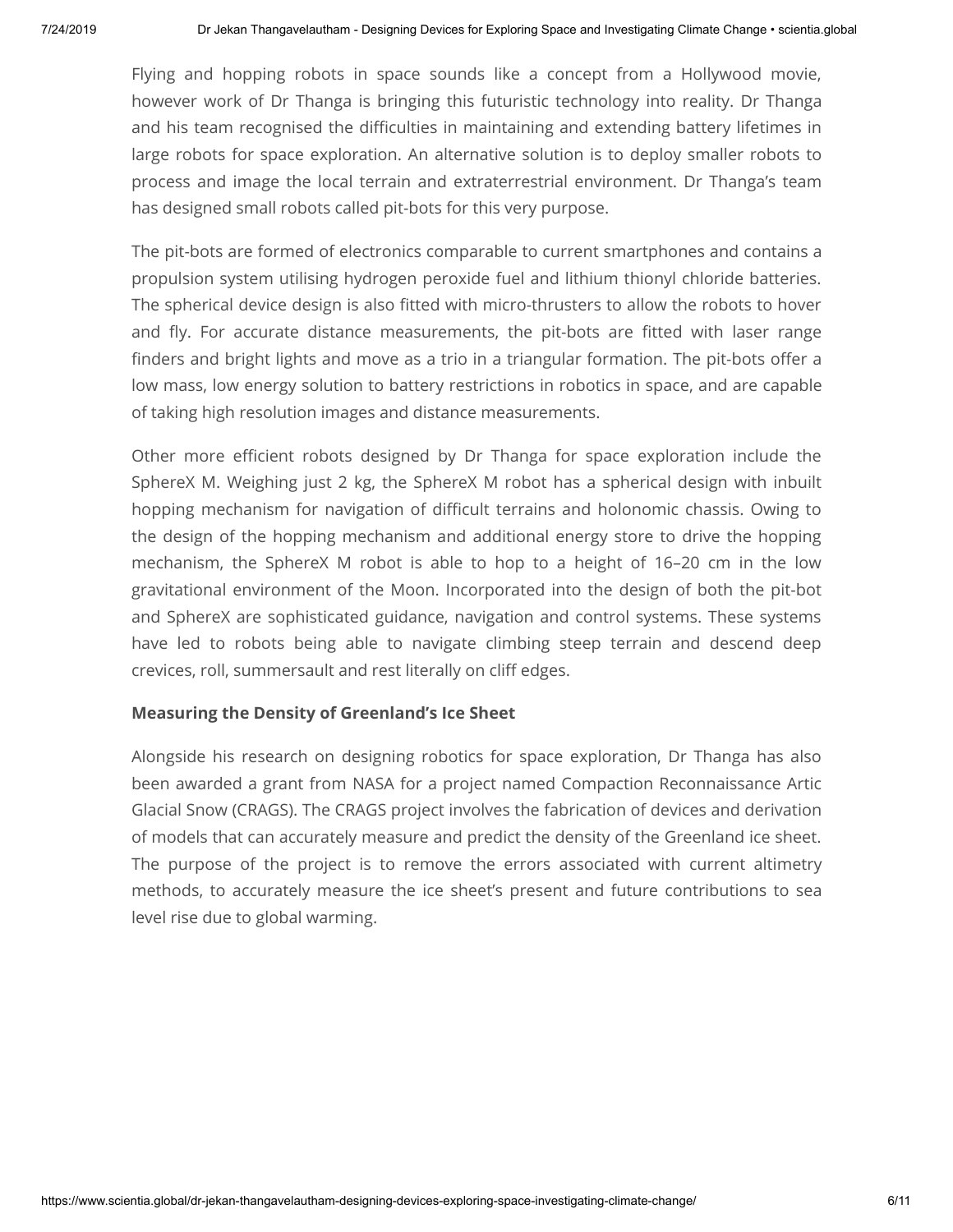

Altimetry is simply the measurement of altitude or height, and is used to estimate the size of the Greenland ice sheet to predict what the rise in sea level would be if the ice sheet were to melt. During altimetry measurements, the density of different layers in the ice,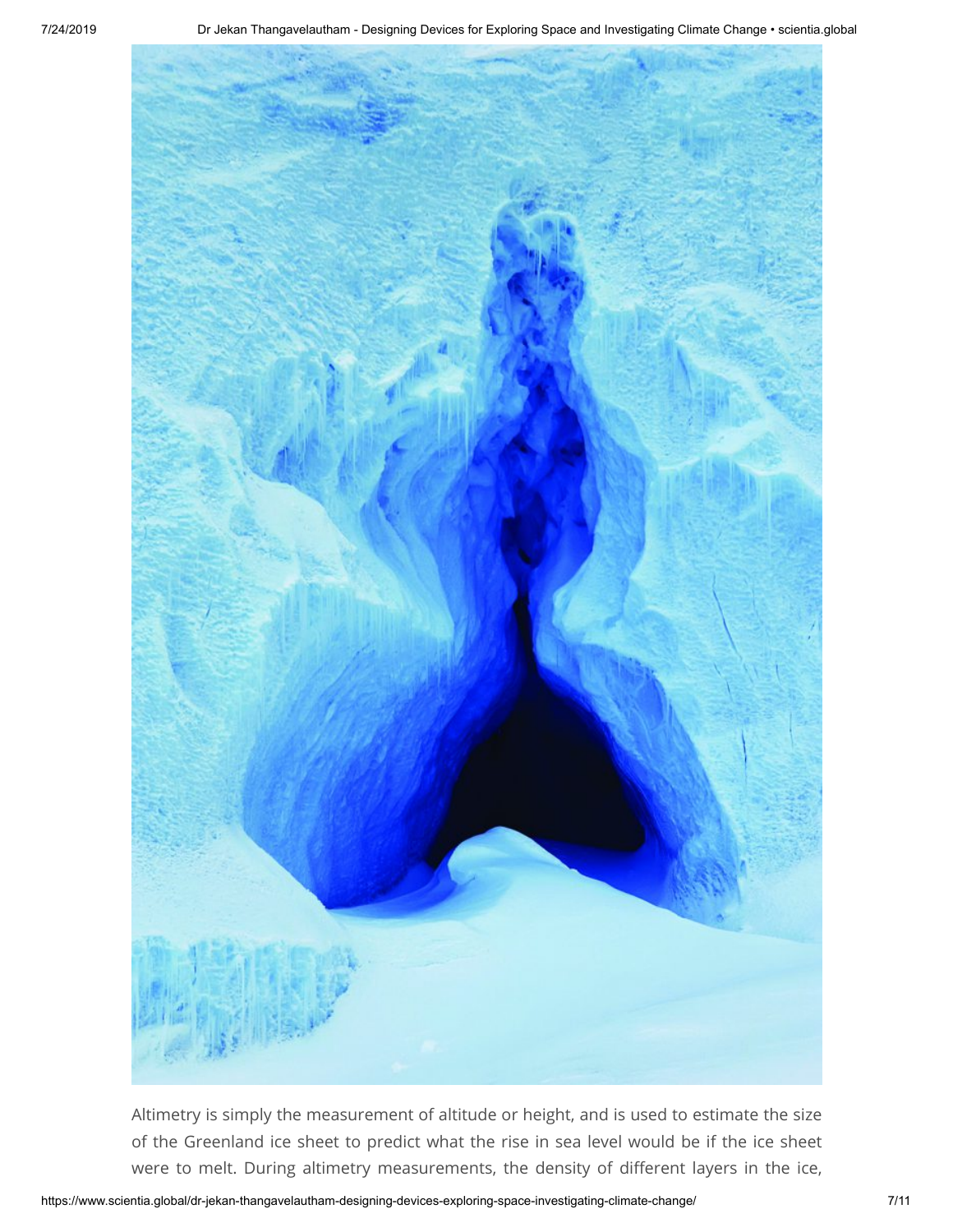such as snow firn layers and surface snow coverage, are fixed with constant values, leading to substantial measurement errors. Dr Thanga and his team have designed sensor packages to measure the change in surface snow accumulation in different regions and at different altitudes of the ice sheet. Currently three CRAGS stations have been deployed in Greenland to start making these surface coverage measurements. When measurements using CRAGS stations over a long period of time have been made, a more accurate measurement of the density changes with altitude of the ice sheet can be made.

To sum-up, the research conducted by Dr Thanga and his team is extensive, covering many important applications including climate solutions, space robotics and sustainable energy.

# **Meet the researcher**

**Dr Jekan Thangavelautham** School of Earth and Space Exploration Arizona State University Tempe USA

Dr Jekan Thanga received a BaSc in engineering science (aerospace) in 2002 from the University of Toronto, and obtained his PhD in Space Robotics in 2008. He then pursued a career path in academia, spending four years as a postdoctoral researcher in the mechanical engineering department at MIT, where he worked in the field of robotics. In 2013, Dr Thanga was promoted to assistant professor within the School of Earth and space exploration at Arizona State University. Throughout his research and academic career, Dr Thanga has published over 50 articles in peer-reviewed academic journals and conferences and has had 2 patents awarded for his inventions. He is being funded by NASA, JPL, the US Airforce and NSF. Dr Thanga is an emerging researcher in the fields of extreme environment robotics and engineering. His work has garnered wide media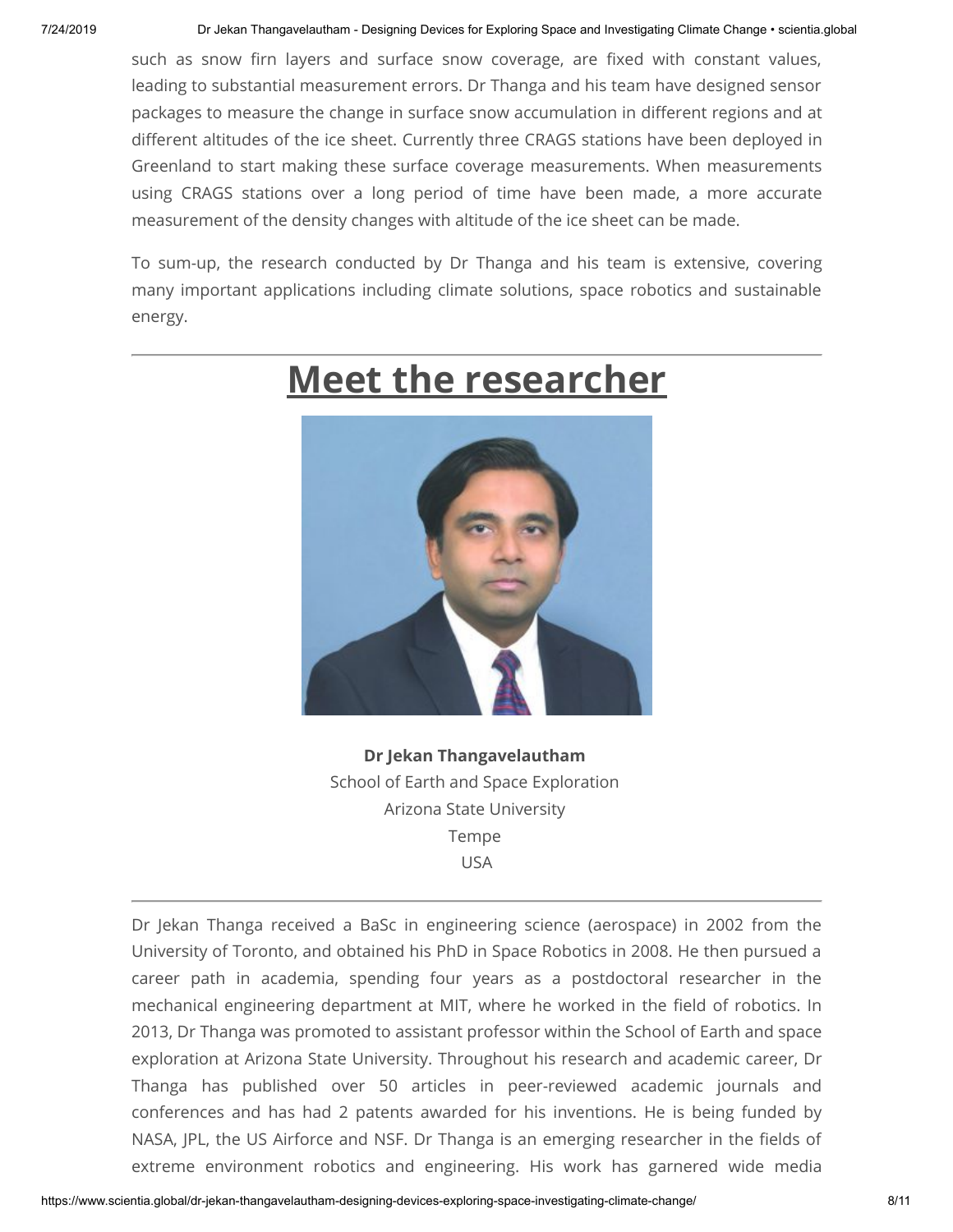7/24/2019 Dr Jekan Thangavelautham - Designing Devices for Exploring Space and Investigating Climate Change • scientia.global

coverage from the BBC, CNN, Smithsonian, Nature, FastCompany, Wired, Popular Science and Popular Mechanics. His team of students and postdoctoral researchers are developing cutting-edge technology for space exploration and to probe the effects of climate change.

#### **CONTACT**

E: [jekan@asu.edu](mailto:jekan@asu.edu)  T: (+1) 617 800 7497 W: [http://space.asu.edu](http://space.asu.edu/)

#### **KEY COLLABORATORS**

Professor Steven Dubowsky, Massachusetts Institute of Technology Professor Erik Asphaug, Arizona State University Professor Mark Robinson, Arizona State University Professor Paolo Iora, Univ. of Brescia/Politecnico di Milano

#### **FUNDING**

NASA

### **REFERENCES**

J Thangavelautham, S Dubowsky, On the catalytic degradation in fuel cell power supplies for long-life mobile field sensors, Journal of Fuel Cells: Fundamental to Systems, 2013, 13, 181–195.

D Strawser, J Thangavelautham, S Dubowsky, A passive lithium hydride based hydrogen generator for low power fuel cells for long-duration sensor networks, International Journal of Hydrogen Energy 2014, 39, 10216–10229.

R Salil, J Thangavelautham, Combined Thermal Control and GNC: An Enabling Technology for CubeSat Surface Probes and Small Robots, 2017, Advances in Astronautical Sciences: Proceedings of the 40th AAS Guidance and Control Conference, 2017.

J Thangavelautham, D Strawser, S Dubowsky, The Design of Long-Life, High-Efficiency PEM Fuel Cell Power Supplies for Low Power Sensor Networks, International Journal of Hydrogen Energy, 2017, 1–22.



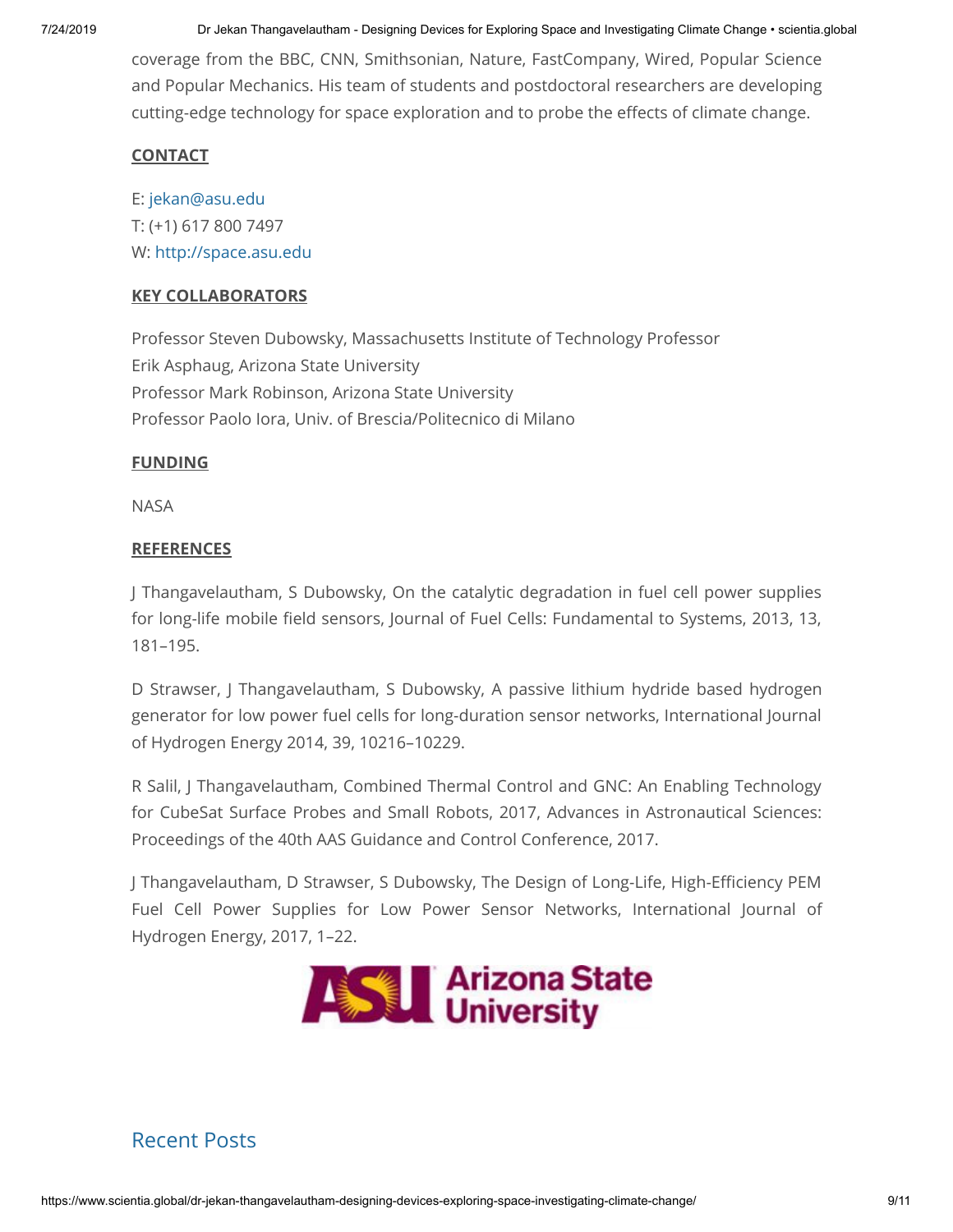- [Dr Korbinian Moeller The Brain, the Body and Mathematics](https://www.scientia.global/dr-korbinian-moeller-the-brain-the-body-and-mathematics/)
- [TEMPO: Monitoring North America's Pollution from Space](https://www.scientia.global/tempo-monitoring-north-americas-pollution-from-space/)
- [Jianguo Wang Ion-Barrier Coatings: The Next Generation of Anticorrosion Technology](https://www.scientia.global/jianguo-wang-ion-barrier-coatings-the-next-generation-of-anticorrosion-technology/)
- [Dr Nancy Chabot | Dr Carolyn Ernst | Ariel Deutsch Icy Discoveries on Our Innermost](https://www.scientia.global/dr-nancy-chabot-dr-carolyn-ernst-ariel-deutsch-icy-discoveries-on-our-innermost-planet/) Planet

# **Categories**

- [Biology](https://www.scientia.global/category/biology/) (189)
- [Earth and Environment](https://www.scientia.global/category/earth-and-environment/) (182)
- [Editor's Pick](https://www.scientia.global/category/editors-pick/) (9)
- [Engineering and Tech](https://www.scientia.global/category/engineering-and-tech/) (123)
- [Health and Medicine](https://www.scientia.global/category/health-and-medicine/) (261)
- $\bullet$  [Issues](https://www.scientia.global/category/issue/) (26)
- [Physical Science](https://www.scientia.global/category/physical-science/) (113)
- [Social Sciences](https://www.scientia.global/category/social-sciences/) (102)
- [STEM Education](https://www.scientia.global/category/stem/) (82)

# **Twitter**

#### **[Scientia](https://twitter.com/scientia_social)** 7 [days](https://twitter.com/scientia_social/status/1151857416365105153) ago

Effective [#teachers](https://twitter.com/search?q=%23teachers&src=hash) must translate educational theories into their [#teaching](https://twitter.com/search?q=%23teaching&src=hash) practice - a skill known as [#pedagogical](https://twitter.com/search?q=%23pedagogical&src=hash) tact. [#Researchers](https://twitter.com/search?q=%23Researchers&src=hash) [@UniSalzburg](https://twitter.com/UniSalzburg) created a solid description of this concept to help educators cultivate tact & enhance [#student](https://twitter.com/search?q=%23student&src=hash) [#learning:](https://twitter.com/search?q=%23learning&src=hash) [scientia.global/dr-jean-luc-pa…](https://www.scientia.global/dr-jean-luc-patry-dr-angela-gastager-barbara-fageth-improving-education-through-cultivating-pedagogical-tact/) [pic.twitter.com/8paBfHRh0o](https://twitter.com/scientia_social/status/1151857416365105153/photo/1)

# **Contact**

Email: info@sciencediffusion.com

Address:

288 Gloucester Road

Horfield